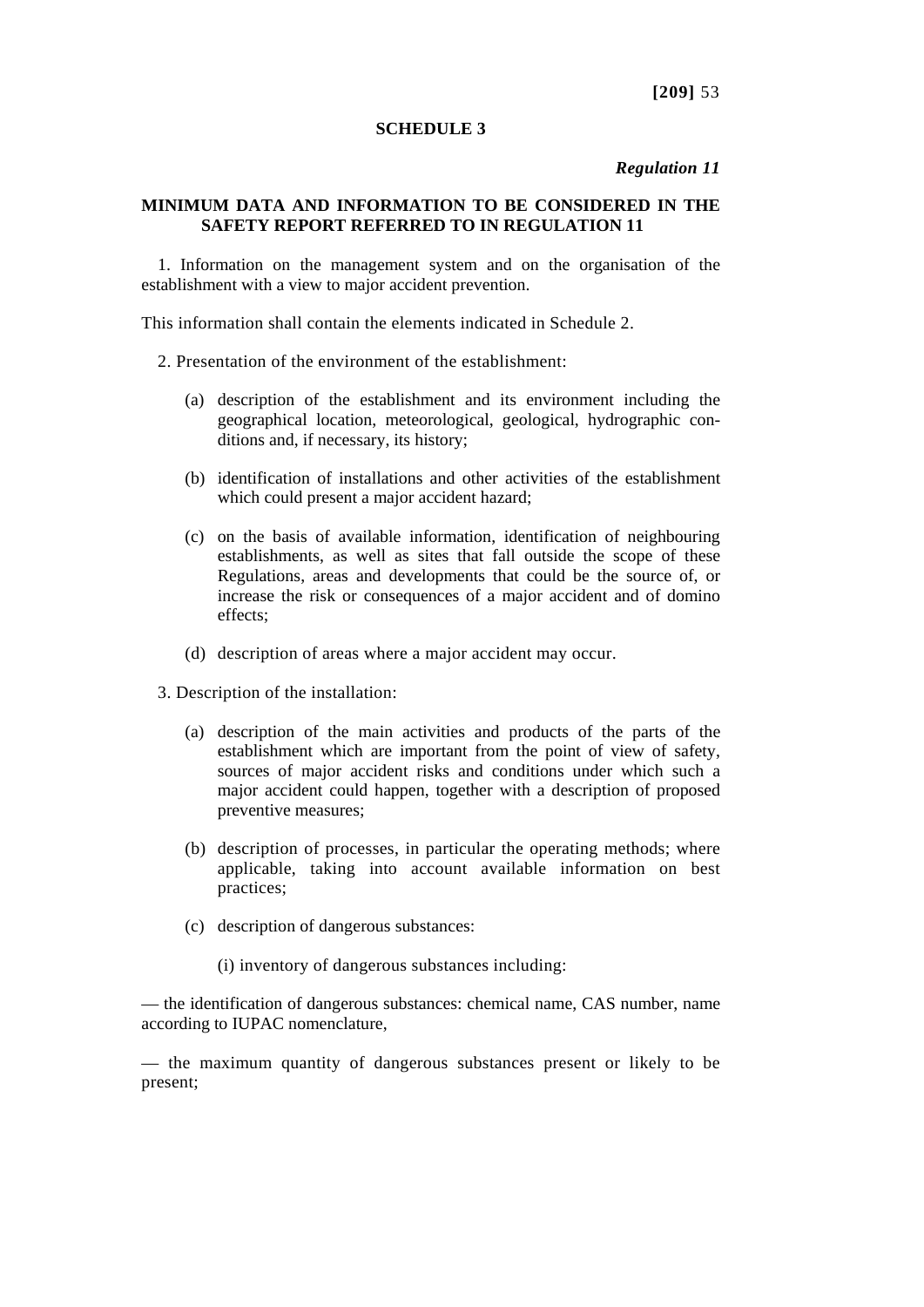## 54 **[209]**

- (ii)physical, chemical, toxicological characteristics and indication of the hazards, both immediate and delayed for human health and the environment;
- (iii) physical and chemical behaviour under normal conditions of use or under foreseeable accidental conditions.
- 4. Identification and accidental risks analysis and prevention methods:
	- (*a*) detailed description of the possible major accident scenarios and their probability or the conditions under which they occur including a summary of the events which may play a role in triggering each of these scenarios, the causes being internal or external to the installation; including in particular:
		- (i) operational causes;
		- (ii) external causes, such as those related to domino effects, sites that fall outside the scope of these Regulations, areas and developments that could be the source of, or increase the risk or consequences of a major accident;
		- (iii) natural causes, for example earthquakes or floods;
	- (*b*) assessment of the extent and severity of the consequences of identified major accidents including maps, images or, as appropriate, equivalent descriptions, showing areas which are likely to be affected by such accidents arising from the establishment;
	- (*c*) review of past accidents and incidents with the same substances and processes used, consideration of lessons learned from these, and explicit reference to specific measures taken to prevent such accidents;
	- (*d*) description of technical parameters and equipment used for the safety of installations.

5. Measures of protection and intervention to limit the consequences of a major accident:

- (a) description of the equipment installed in the plant to limit the consequences of major accidents for human health and environment, including for example detection/protection systems, technical devices for limiting the size of accidental releases, including water spray; vapour screens; emergency catch pots or collection vessels; shut-off-valves; inerting systems; fire water retention;
- (b) organisation of alert and intervention;
- (c) description of mobilisable resources, internal or external;